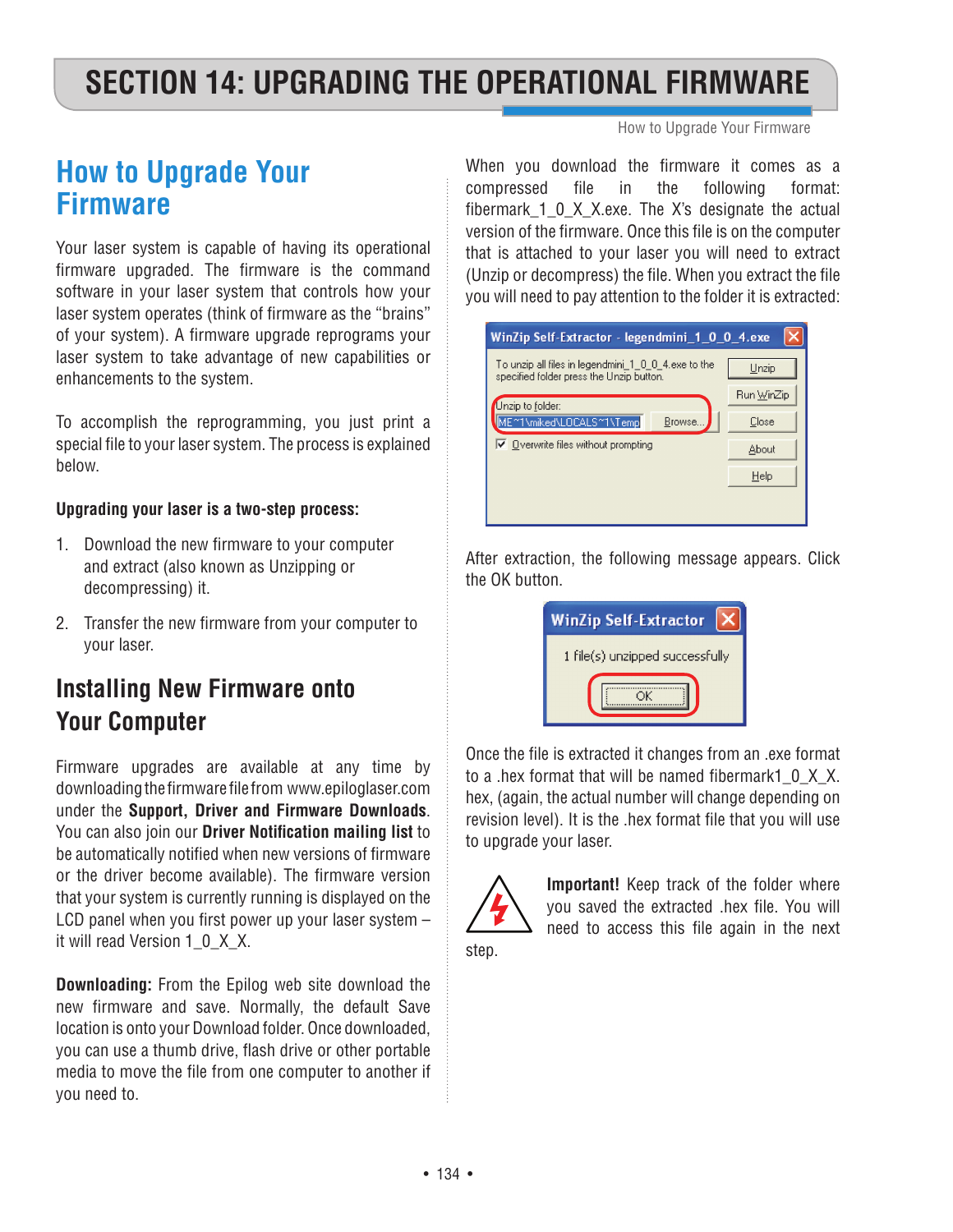# **Section 14: Upgrading the Operational Firmware**

How to Upgrade Your Firmware

### **Transferring New Firmware from Your Computer to Your Laser**

Use the following procedure to transfer the Fusion hex file to the laser:

Create a simple drawing in your graphics package. For this example, we've typed in the text **Firmware Upgrade**.



The next step is to **Print**, select the **Laser Dashboard**, and click on **Properties**.

| Destination<br>Legend Engraver MINI Win32<br>Name:                                                                  | Properties<br>$\checkmark$                                                                      | Firmware Upgrade |
|---------------------------------------------------------------------------------------------------------------------|-------------------------------------------------------------------------------------------------|------------------|
| Legend Engraver MINI Win32<br>Type:<br>Status:<br>Ready<br>Where:<br>USB001<br>Comment:                             | Use PPD<br>$\sqrt{ }$<br>Print to file                                                          |                  |
| Print range<br>O Documents<br>Current document<br>C Current page<br>○ Selection<br>O Pages:<br>Even & Odd<br>$\vee$ | Copies<br>$\hat{\mathbf{v}}$<br>Number of copies:<br>1<br>$\n  4 1 1 2 3 3 1$<br>$\Box$ Collate |                  |
| Print style:<br>CorelDRAW Defaults                                                                                  | $\overline{\phantom{0}}$<br>Save As                                                             | H 4 F H Page 1   |

Go to the **Advanced** tab, **check the Update Firmware box** and then click on the **Load** button.

|                        |                     | General               | <b>Advanced</b>              |            | <b>Color Mapping</b>     |                   |                       |
|------------------------|---------------------|-----------------------|------------------------------|------------|--------------------------|-------------------|-----------------------|
| <b>Raster Type</b>     | Language            |                       | Configurations               |            |                          |                   |                       |
| <b>Basic</b>           | English             |                       | Y<br>Folder:                 |            | epilog\engraving_setting |                   | Browse                |
| ◯ 3D                   |                     |                       |                              | File       | Job Type                 | <b>Resolution</b> | Piece Size(")         |
| Stamp                  |                     | Classic UI            |                              |            |                          |                   |                       |
| <b>Stamp Settings</b>  | Shoulder:<br>(0.50) |                       |                              |            |                          |                   |                       |
|                        |                     |                       | 25                           |            |                          |                   |                       |
|                        | Widening: (0-6)     |                       |                              |            |                          |                   |                       |
|                        |                     |                       | 1                            |            |                          |                   |                       |
|                        |                     |                       |                              |            |                          |                   |                       |
| EPILOG                 | Mirror              | $\triangledown$ Fence |                              |            |                          |                   |                       |
| <b>Update Firmware</b> |                     |                       |                              |            |                          |                   |                       |
| Update Firmware        |                     |                       | $\left\langle \right\rangle$ | <b>III</b> |                          |                   | $\blacktriangleright$ |
|                        |                     | Load                  |                              |            | Load                     | Save              |                       |
| File:<br>No File       |                     |                       |                              |            |                          |                   |                       |
|                        |                     |                       |                              |            |                          |                   |                       |

Go to the folder that contains the extracted file, select the .hex file and click on **Open**:

| Load Firmware Hex File |                        |                                  |   |  |              |         |                 |  |
|------------------------|------------------------|----------------------------------|---|--|--------------|---------|-----------------|--|
|                        | Look in: Mini Helix    |                                  | Y |  |              | ◎ ま 2 田 |                 |  |
| My Recent<br>Documents | LegendMini_1_0_1_9.hex |                                  |   |  |              |         |                 |  |
| Desktop                |                        |                                  |   |  |              |         |                 |  |
| My Documents           |                        |                                  |   |  |              |         |                 |  |
|                        |                        |                                  |   |  |              |         |                 |  |
| My Computer            | File name:             | LegendMini_1_0_1_9.hex           |   |  | Y            |         | Open            |  |
|                        | Files of type:         | Epilog Firmware Hex Files [.hex] |   |  | $\checkmark$ |         | <b>MODELMAN</b> |  |
| My Network             |                        | Open as read-only                |   |  |              |         |                 |  |

The .hex will show in the Update Firmware File box. Click **OK.**

|                                                              | General                                                 | <b>Advanced</b>                    |                | <b>Color Mapping</b>    |                   |               |
|--------------------------------------------------------------|---------------------------------------------------------|------------------------------------|----------------|-------------------------|-------------------|---------------|
| Raster Type                                                  | Language                                                | Configurations                     |                |                         |                   |               |
| ○ Basic                                                      | English                                                 | $\checkmark$<br>Folder:            |                | eplog\engraving_setting |                   | Browse        |
| O3D                                                          |                                                         |                                    | <b>File</b>    | Job Type                | <b>Resolution</b> | Piece Size(") |
| Stamp                                                        | <b>Classic UI</b>                                       |                                    |                |                         |                   |               |
| <b>EPILOG</b><br><b>Update Firmware</b><br>V Update Firmware | Widening: (0-6)<br>Œ<br>Mirror<br>$\triangledown$ Fence | $\left\langle \cdot \right\rangle$ | $\overline{1}$ |                         |                   |               |
| File:                                                        | U:\Firmware\Mini Helix\LegendMin<br>Load                |                                    |                | <b>Load</b>             | Save              |               |